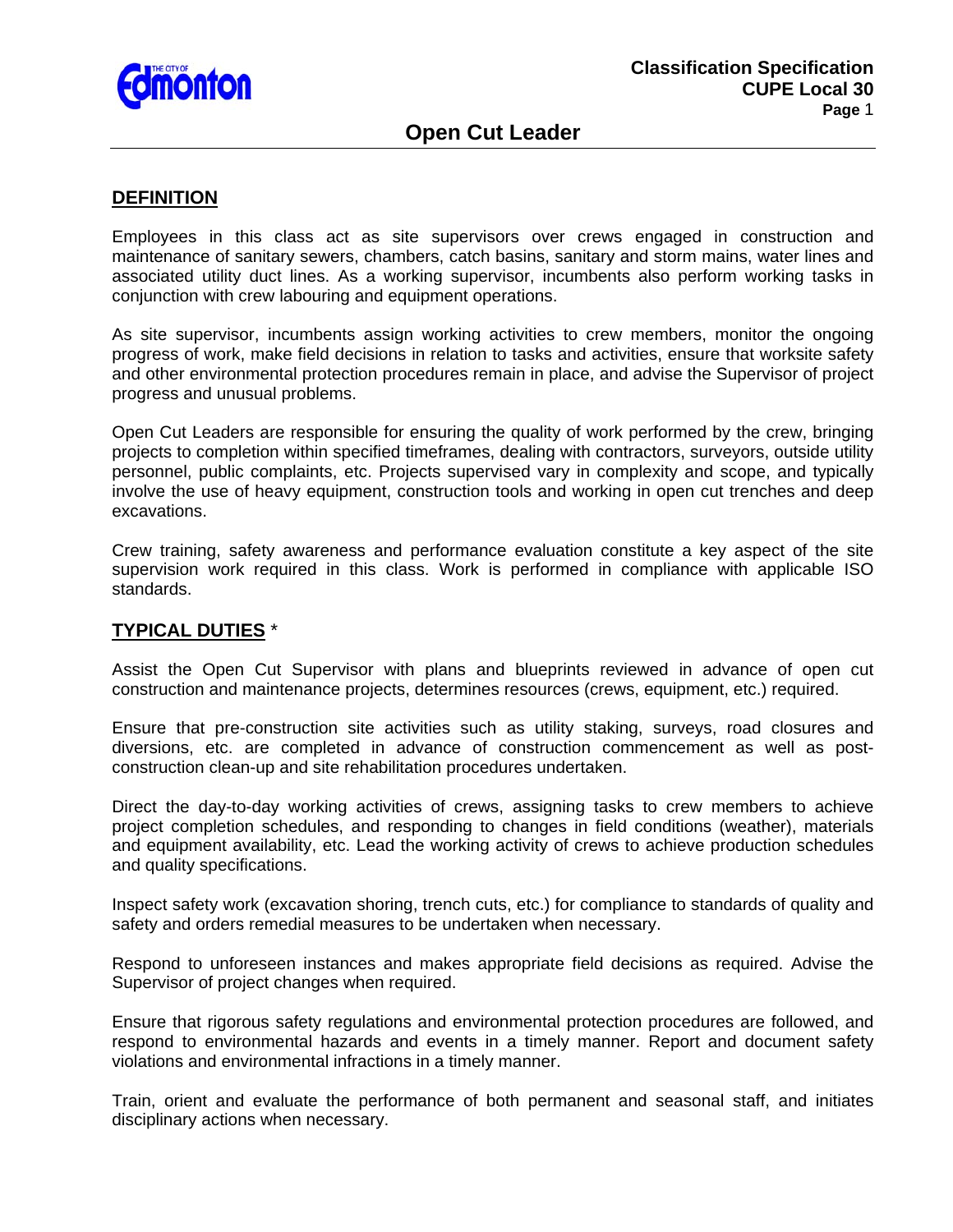

# **Open Cut Leader**

Make field operational decisions to meet service objectives, responds to unusual situations related to weather conditions, equipment breakdowns, staff injuries and other unforeseen situations.

Complete daily time sheets, production reports, equipment reports, and other field data on an ongoing basis. Documents changes to plans and blueprints as per as-built information.

Maintain an awareness of new equipment, materials and methods in support of drainage system infrastructure, and provide leadership and training to implement new methods into the working environment. Research and complies information in support of the acquisition of new and replacement equipment.

Perform related duties as required.

## **KNOWLEDGE, ABILITIES AND SKILLS**

Considerable knowledge of the equipment, procedures, and safe working practices associated with open cut construction and maintenance.

Ability to effectively supervise the daily ongoing activities of an open cut construction crew, including performance monitoring, attendance management, and Occupational Health and Safety compliance.

Ability to supervise large-scale worksite projects and to respond to unforeseen situations such as weather conditions, equipment breakdowns, environmental spills, etc.

Ability to effectively interpret and apply the concepts, principles and behaviours consistent with leading, motivating and encouraging staff; ensuring compliance with the City's policies and procedures and representing the City of Edmonton in a professional, honest, respectful, and safe manner.

Ability to communicate effectively with the public on matters related to service delivery and to resolve complaints in an expeditious manner.

Skill in the operation of open cut construction vehicles and associated equipment, the use and demonstration of proper lifting techniques and safety procedures.

## **TRAINING AND EXPERIENCE REQUIREMENTS**

#### Job Level

Grade 12 supplemented by foremanship training including Level I and Leading People for Results.. A minimum of 4 years of experience in all aspects of open cut construction and maintenance is required. Valid Alberta Drivers License, City Driving Permit.